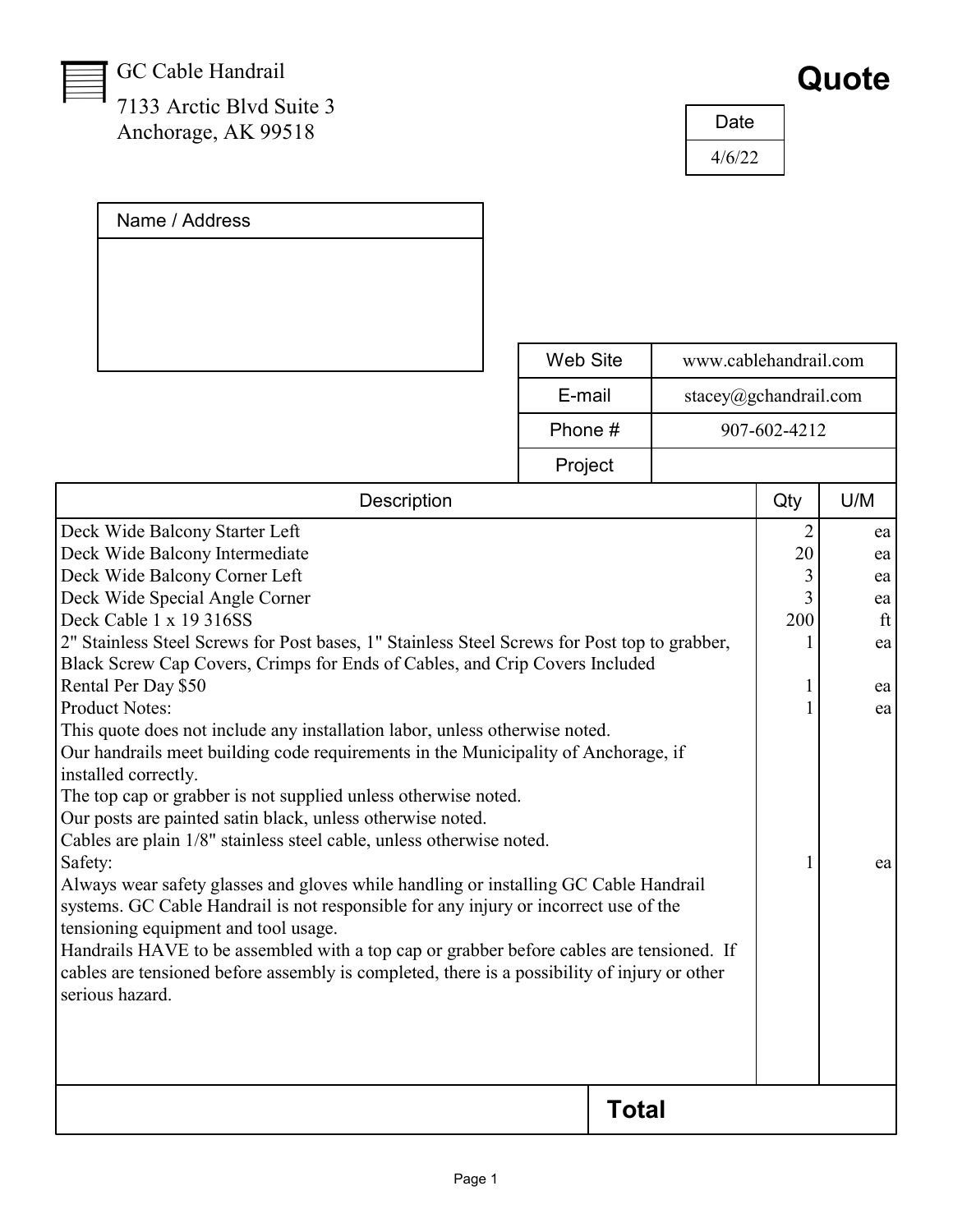## GC Cable Handrail

Name / Address

7133 Arctic Blvd Suite 3 Anchorage, AK 99518

| Quote |  |
|-------|--|
|-------|--|

| Date   |  |
|--------|--|
| 4/6/22 |  |

| Ray Jakubczak<br>27531 Paramont<br>Eagle River, AK                                                                                                                                                                                                                                                                                                                                                                                                                                                                                                                                                                                                                                                                                                                                                                                                                                                                                                                                                                                                                                                                                                                                                                                                                                                                                                                                                                                                                                                                                                                                                                                                                                                                                                                                                                                                               |  |                 |                       |                |     |
|------------------------------------------------------------------------------------------------------------------------------------------------------------------------------------------------------------------------------------------------------------------------------------------------------------------------------------------------------------------------------------------------------------------------------------------------------------------------------------------------------------------------------------------------------------------------------------------------------------------------------------------------------------------------------------------------------------------------------------------------------------------------------------------------------------------------------------------------------------------------------------------------------------------------------------------------------------------------------------------------------------------------------------------------------------------------------------------------------------------------------------------------------------------------------------------------------------------------------------------------------------------------------------------------------------------------------------------------------------------------------------------------------------------------------------------------------------------------------------------------------------------------------------------------------------------------------------------------------------------------------------------------------------------------------------------------------------------------------------------------------------------------------------------------------------------------------------------------------------------|--|-----------------|-----------------------|----------------|-----|
|                                                                                                                                                                                                                                                                                                                                                                                                                                                                                                                                                                                                                                                                                                                                                                                                                                                                                                                                                                                                                                                                                                                                                                                                                                                                                                                                                                                                                                                                                                                                                                                                                                                                                                                                                                                                                                                                  |  | <b>Web Site</b> | www.cablehandrail.com |                |     |
| E-mail<br>stacey@gchandrail.com                                                                                                                                                                                                                                                                                                                                                                                                                                                                                                                                                                                                                                                                                                                                                                                                                                                                                                                                                                                                                                                                                                                                                                                                                                                                                                                                                                                                                                                                                                                                                                                                                                                                                                                                                                                                                                  |  |                 |                       |                |     |
|                                                                                                                                                                                                                                                                                                                                                                                                                                                                                                                                                                                                                                                                                                                                                                                                                                                                                                                                                                                                                                                                                                                                                                                                                                                                                                                                                                                                                                                                                                                                                                                                                                                                                                                                                                                                                                                                  |  | Phone #         |                       | 907-602-4212   |     |
|                                                                                                                                                                                                                                                                                                                                                                                                                                                                                                                                                                                                                                                                                                                                                                                                                                                                                                                                                                                                                                                                                                                                                                                                                                                                                                                                                                                                                                                                                                                                                                                                                                                                                                                                                                                                                                                                  |  | Project         |                       |                |     |
| <b>Description</b>                                                                                                                                                                                                                                                                                                                                                                                                                                                                                                                                                                                                                                                                                                                                                                                                                                                                                                                                                                                                                                                                                                                                                                                                                                                                                                                                                                                                                                                                                                                                                                                                                                                                                                                                                                                                                                               |  |                 |                       | Qty            | U/M |
| Tool Rental Information:<br>When renting our tensioning device and crimper, we charge by the day for the rental. We<br>have included one day of rental in this quote, unless otherwise stated. Deposit is \$500 on the<br>day the equipment is rented. Deposits are refunded when equipment is returned in good<br>working order. GC Cable Handrail cannot be responsible for correct use of our equipment.<br>Daily or weekend rate: \$50 and is included in the quote above. Equipment rental and return<br>location is: GC Cable Handrail, 7133 Arctic Blvd Suite 3, Anchorage, AK 99518.<br>Information regarding stairs:<br>Our stair handrails are built on a 7/11 rise/run layout. Meaning a 32 degree angle layout. If<br>you need something other than 7/11 or 32 degrees, you need to specify that degree. This will<br>be a custom post that will be specific to your order. Please see attached worksheet. Note: if<br>your stairs are not plumb and level, rise and run measurements by themselves, will not give<br>you an accurate stair angle. Use a level to find out how level your stairs are, refer to our<br>associated drawing. If you do not give us the rise/run or stair angle when placing your order,<br>we will build to the 7/11 32 degree layout. If you begin your installation and realize you<br>need a different angle, we will re-make your posts at an additional cost to be determined at<br>that time.<br>Disclaimer:<br>GC Cable Handrail is NOT responsible for proper installation of posts, fastener size and<br>location, or proper tension of cables.<br>If you are supplying your own cable and hardware, GC Handrail is not responsible for<br>proper fit of cable and hardware if purchased elsewhere, or proper tensioning or installation<br>of that cable and hardware. Our posts are drilled with 1/4" holes. |  |                 | 1                     | ea<br>ea<br>ea |     |
|                                                                                                                                                                                                                                                                                                                                                                                                                                                                                                                                                                                                                                                                                                                                                                                                                                                                                                                                                                                                                                                                                                                                                                                                                                                                                                                                                                                                                                                                                                                                                                                                                                                                                                                                                                                                                                                                  |  | <b>Total</b>    |                       |                |     |